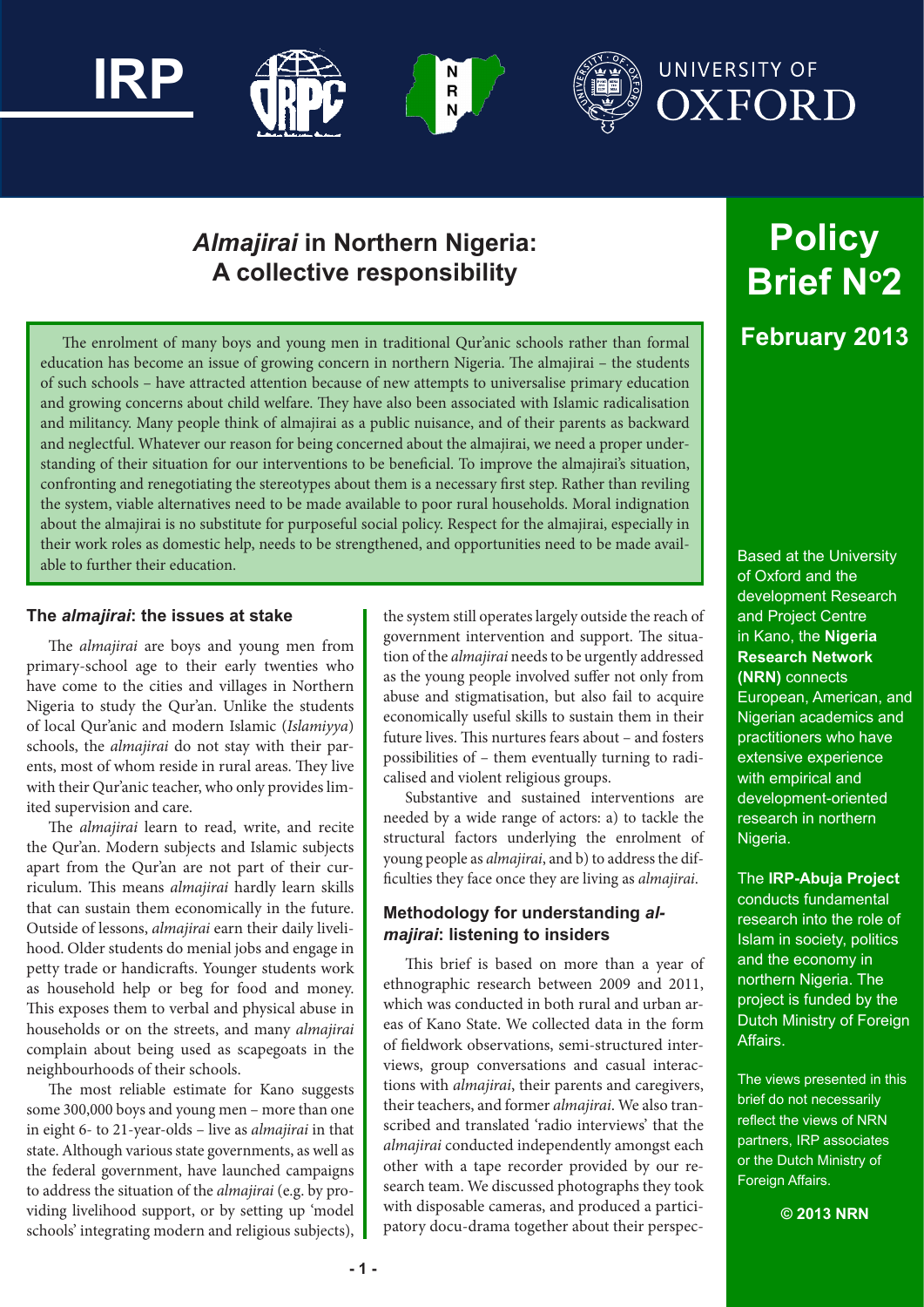| <b>Box 1: Education choices in Northern Nigeria</b> |                                                                                                                                                    |                                                                                                                  |                                                                                                                                                                                                             |
|-----------------------------------------------------|----------------------------------------------------------------------------------------------------------------------------------------------------|------------------------------------------------------------------------------------------------------------------|-------------------------------------------------------------------------------------------------------------------------------------------------------------------------------------------------------------|
|                                                     | Secular<br>Western<br>education                                                                                                                    | Islamiyya educa-<br>tion                                                                                         | Qur'anic<br>educa-<br>tion                                                                                                                                                                                  |
| Costs                                               | officially free but<br>recurrent expenses<br>for learning materi-<br>als, uniforms, school<br>running costs & in<br>some cases trans-<br>portation | expenses for learn-<br>ing materials &<br>uniforms, levy for<br>teacher's salary &<br>school running<br>costs    | donation (grain,<br>money) for teacher<br>upon enrolment and<br>graduation                                                                                                                                  |
| Subjects                                            | secular subjects,<br>some religious<br>subjects (Islamic<br>Religious Studies)                                                                     | Qur'an & other<br>Islamic subjects,<br>incl. Fiqh, Hadith,<br>Arabic & Tajweed,<br>sometimes secular<br>subjects | Qur'an                                                                                                                                                                                                      |
| <b>Student</b><br>accommo-<br>dation                | at primary level<br>mostly day schools,<br>at secondary<br>level many boarding<br>schools                                                          | mostly day schools                                                                                               | day and 'boarding'<br>schools, 'boarding'<br>schools often lack<br>physical infrastruc-<br>ture; students sleep<br>& study in mosques,<br>open space & teach-<br>ers', neighbours', or<br>employers' houses |
| Schedule                                            | mostly morning<br>shifts, some schools<br>operate afternoon<br>shifts                                                                              | morning, afternoon,<br>and evening shifts                                                                        | early morning,<br>morning, afternoon,<br>and evening shifts;<br>seasonal movement<br>to rural areas during<br>farming season                                                                                |
| <b>Teaching</b><br>methods                          | age-graded classes,<br>classrooms, desks,<br>chairs, blackboards                                                                                   | age-graded classes,<br>classrooms, desks,<br>chairs, blackboards                                                 | flexible learning<br>groups based on<br>students' progress,<br>wooden slates &<br>ink, prayer mats on<br>the floor, often in<br>mosques or open<br>space                                                    |

tives on their lives (see link in references). Our effort throughout was, as much as possible, to capture the worldview of the *almajirai*.

# **The** *almajiri* **system past and present**

Until the arrival of the British in northern Nigeria at the beginning of the 20th century, students and graduates of the *almajiri* system were well respected and politically influential. Over the 20th century, secular Western education became increasingly important to access political power and jobs. Since the economic crises after the oil boom (1970s) and structural adjustment (initiated in 1986), more affluent Muslims have radically reduced the support that they had previously given to the *almajirai* in terms of alms, food, and accommodation. Many of those still endorsing the system became too impoverished to offer much help. New reform-oriented Islamic movements established modern religious schools (Islamiyya schools) to replace the *almajiri* schools, which are now regarded as 'backward'. Many began to query the *almajirai*'s practice of begging, which in their view Islam permits only in acute emergencies.

Today, many Nigerians think that children become *almajirai* because their parents, 'backward' and 'ignorant' villagers, do not value secular education and see the *almajiri* system as a convenient way of ridding themselves of the 'burden' of bringing up their children. Many people, including government officials and legislators, claim that the *almajirai* grow up without learning anything of economic or social worth, and that most of them end up as criminals, rioters in religious clashes, or even terrorists. To many Nigerians, the *almajirai* are a source of social panic and concern.

The welfare and socio-economic opportunities of *almajirai* limited. And negative stereotypes can also develop a life of their own when people base their actions on them. For example, *almajirai* are treated with little respect because they are considered notorious trouble-makers. The *almajirai*, in turn, experience such treatment as unfair. People advocate banning the *almajiri* system because they perceive it to be the result of parental neglect and ignorance. What is missed by this moralistic stance is a better understanding of the driving forces leading parents to send their kids to *almajiri* schools and of the *almajirai*'s own most pressing concerns.

# **The** *almajiri* **system: motivations & push factors**

Some parents enrol their children as *almajirai* mainly for ideological reasons. They believe it is their religious duty to make sure their children study the Qur'an and consider a certain degree of hardship necessary for a child to take his studies seriously and to learn respect and endurance. Such parents see some moral worth in the *almajiri* system. But the *almajiri* system is also often a last resort, turned to when other options fail. Poverty is a major factor constraining choice in this way. Poverty contributes to high divorce and maternal mortality rates. Children from disbanded families are more likely to become *almajirai* than children from stable households.

Poverty also limits educational options. Many families cannot afford secular education for all their children. Besides, secular education in Kano has long been neglected, especially in rural areas.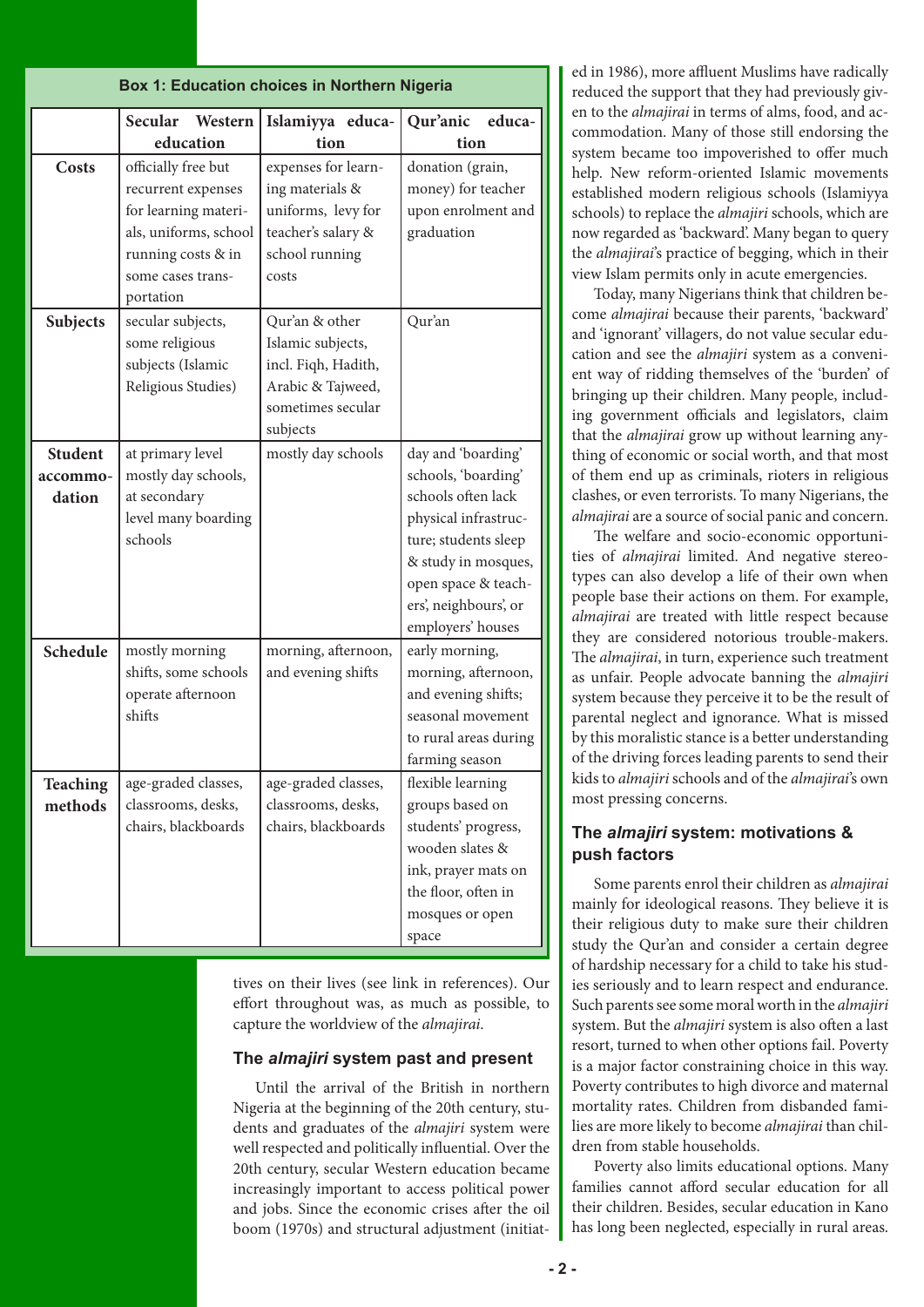Government schools are notorious for their poor quality, which make them at best an uncertain investment in children's futures. The problem of accessible costs is therefore compounded by that of poor quality educational outcomes. Furthermore, school enrolment often implies that a child cannot help out with the farm work, as school timetables are poorly adjusted to the work rhythms of peasant households. This makes enrolment more difficult for families who depend on the labour contributions of all their members, including the young.

#### **What is it like to live as an** *almajiri***?**

Both begging and employment as household helpers predispose *almajirai* to verbal and physical abuse. They are aware that many people, especially in urban areas, consider them hoodlums or 'useless people'. The *almajirai* feel that their employers regard them as mostly free labour rather than as people, thus shunning any longer-term responsibility for their wellbeing. They complain of employers who do not respect the lesson schedule of their Qur'anic school and demand that they work during school hours. Payment is often minimal and support falters when a boy falls ill. Access to health provision is minimal and the burden of disease and mortality rate for the *almajirai* are said to be higher than average.

The *almajirai*'s prospects of achieving social standing and prestige are bleak as they compete with Islamiyya schools' students for religionbased status. Their economic prospects look equally drab. Many *almajirai* become proficient petty traders, but this cannot sustain them in a constrained labour market. Returning to subsistence agriculture does not promise a stable livelihood either, as the rural economy is declining due to desertification, population increase, and lack of investments and infrastructure. Nevertheless, *almajirai* have high aspirations. Through their employment in urban middle-class households, many meet age-mates with very different life prospects, and subsequently begin to hope for similar opportunities to enjoy material prosperity and to acquire education (both secular and modern Islamic). The gulf between ambitions and likely outcomes remains large.

# **Policy implications**

The situation of the *almajirai* warrants interventions on two dimensions:

- The first dimension concerns the conditions on the sending side, with the aim of establishing viable alternatives to the *almajiri* system available to poor peasant parents.
- The second dimension concerns lessening the difficulties *almajirai* face once they are enrolled in the system. As the problems of the *al-*

*majiri* system warrant socio-economic structural changes, most proposed interventions fall primarily within the responsibility of the Nigerian state and federal governments. But the international community and individual families have responsibilities as well.

#### **Improve conditions on the sending side:**

- **• Put poverty back on the agenda in a serious way.** Unless rural poverty is addressed, the *almajiri* system and its pertaining problems – and possible threats – will persist. In descriptions of the *almajiri* system as a wrongbut-wilful cultural choice, the structural inequalities shaping educational opportunities in northern Nigeria are easily sidelined. It is important to insist in discussions about the topic that any solution not addressing these structural drivers will be elusive. In particular, the international community can make an important contribution by: lobbying for a more empirically informed approach to the problem of *almajirai*, away from the current atmosphere of moral panic and stereotyping; arguing for general pro-poor social and economic policymaking among Nigerian authorities in order to create an appropriate context for addressing the *almajirai* problem; and making a case for the views and concerns of the young people living as *almajirai* to be taken seriously by all policymakers, domestic and international.
- **• Improve quality of, and access to, secular education, especially in rural areas.** The quality of secular education needs to be a key target of policy, focusing on class sizes, sanitary facilities, teaching aids, and the quality of teaching. Teachers need to be better trained and paid. There are already international cooperation programmes targeting teacherquality and infrastructure provision. More of these need to be rolled out for maximum impact. Secondly, the real cost of secular education must be bearable by rural households. This is largely the responsibility of local and state governments. Thirdly, school timetables need to be adjusted better to the work rhythm of peasant households. This is also the responsibility of local and state governments. Finally, attention needs to be paid to transition rates within the educational system. Students must have the opportunity to graduate from primary to secondary school and from secondary school to higher education. To achieve these improvements, massive investments of human and financial resources need to go into education provision and concerted efforts made to combat corruption. The gov-